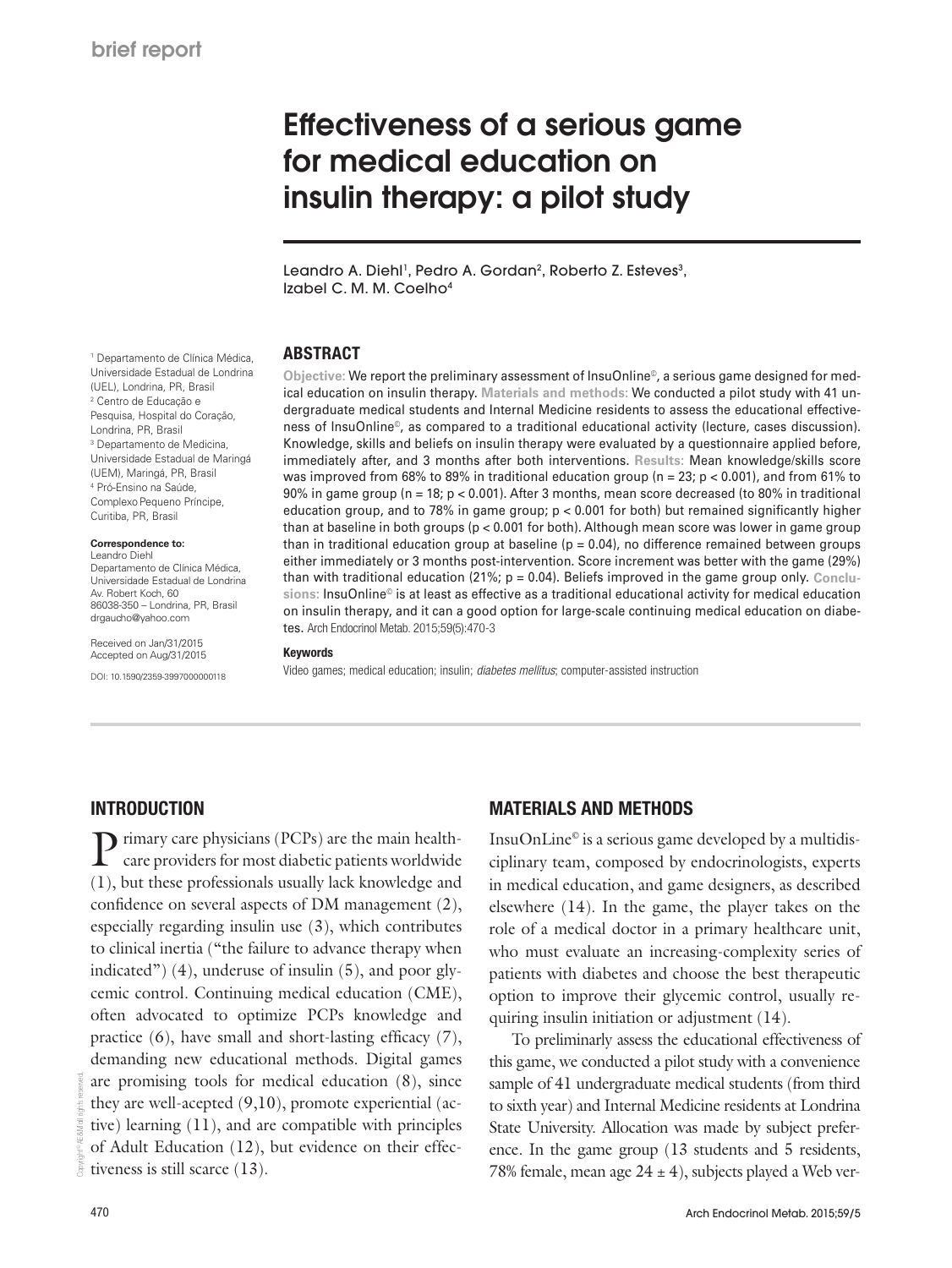sion of InsuOnLine© from a browser, in their own computers and free time. In the traditional education group (11 students and 12 residents, 56% female, mean age  $26 \pm$ 2), subjects attended a presential lecture and clinical cases discussion. Duration (3-4h) and contents were similar for both activities. Clinical problems were designed to depict common situations in primary care. Recommendations were drawn from Brazilian (SBD), (15) American (ADA), (16) and European (EASD) (17) diabetes guidelines, and adapted to be applicable in Brazilian primary health care.

Knowledge and skills on insulin therapy were measured by the score on a questionnaire with 32 multiple-choice items, applied at 3 time points: baseline, immediately after interventions, and 3 months after interventions (to assess content retention). Beliefs about insulin were assessed, at the 3 time points, by 13 Likertscale questions, freely adapted from Lakkis and cols. (18). In addition, some group-specific questions (15 Likert-scale questions about user satisfaction and perceived usefulness of the traditional activity, and 27 Likert-scale questions to assess game playability) were asked immediately after the corresponding interventions.

Mean knowledge/skills scores were compared within each group by ANOVA, with Bonferroni correction, and between groups at each time point by Students' t test, using Epi-Info 7 (CDC, Atlanta), with significance level p < 0.05. Beliefs were compared within each group by chisquare test, and between groups by Fisher exact test. Internal consistency (reliability) of the subscales on knowledge/skills on insulin, beliefs regarding diabetes/insulin, game playability, and impressions on the traditional activity was measured by estimation of Cronbach's alpha coefficient, using SPSS 14.0 (SPSS Inc., New York).

Research procedures were conducted in accordance with the Declaration of Helsinki. Research protocol was previously approved by Londrina State University review board (#15/2014).

## RESULTS AND DISCUSSION

Knowledge and skills on insulin therapy, as measured by mean score on the questionnaire, were significantly improved immediately after both interventions (p < 0.0001 as compared to baseline, in both groups). Three months later, mean scores presented a small but significant decrease, compared to immediately after intervention ( $p = 0.0008$  for both groups), but the 3-month scores were still significantly higher than at baseline (p  $= 0.0003$  for both groups) (Figure 1), which demonstrates similar content retention with both activities.



Figure 1. Mean scores on insulin knowledge/skills (in percentage of correct answers) at baseline, immediate post-intervention, and 3 months after intervention (traditional instruction or game).

In the comparison between groups, we observed a lower baseline score in the game group ( $p = 0.04$ ) compared to traditional education group), that could be at least partly explained by the larger proportion of residents in the traditional education group. However, no difference between groups remained at immediate or 3-month posttests (Figure 1). This finding suggests that the game was at least as effective as the traditional activity, regarding knowledge/skills acquisition, or slightly more effective. In fact, mean absolute increment from baseline to immediate post-intervention score was significantly better with the game (29% *versus* 21% with traditional instruction;  $p = 0.04$ ).

Beliefs about insulin were significantly improved only in the game group, where subjects abandoned the wrong belief that insulin initiation should be delayed until it is absolutely essential, and started believing (correctly) that insulin will be necessary at some point for most patients with diabetes. Data on the most relevant questions on insulin beliefs is presented in table 1.

All subjects, in both groups, said that the intervention has increased their knowledge, and that it would have impact on their professional practice. The traditional educational activity was considered "pleasant" by all subjects in that group, and the game was considered "fun" by all but one (95%) of subjects in the game group. All subjects in game group considered playing the game more effective for learning than seeing a lecture.

Reliability of the subscales used in this pilot study was estimated as "good" for the 32-item insulin knowledge/skills subscale (Cronbach's alpha =  $0.823$ ),  $\frac{3}{2}$ "good" for the 15-item traditional activity impressions subscale (alpha =  $0.815$ ), "acceptable" for the 27-item game playability subscale (alpha =  $0.778$ ), and "poor"  $\frac{5}{6}$ 

Copyright© AE&M all rights reserved.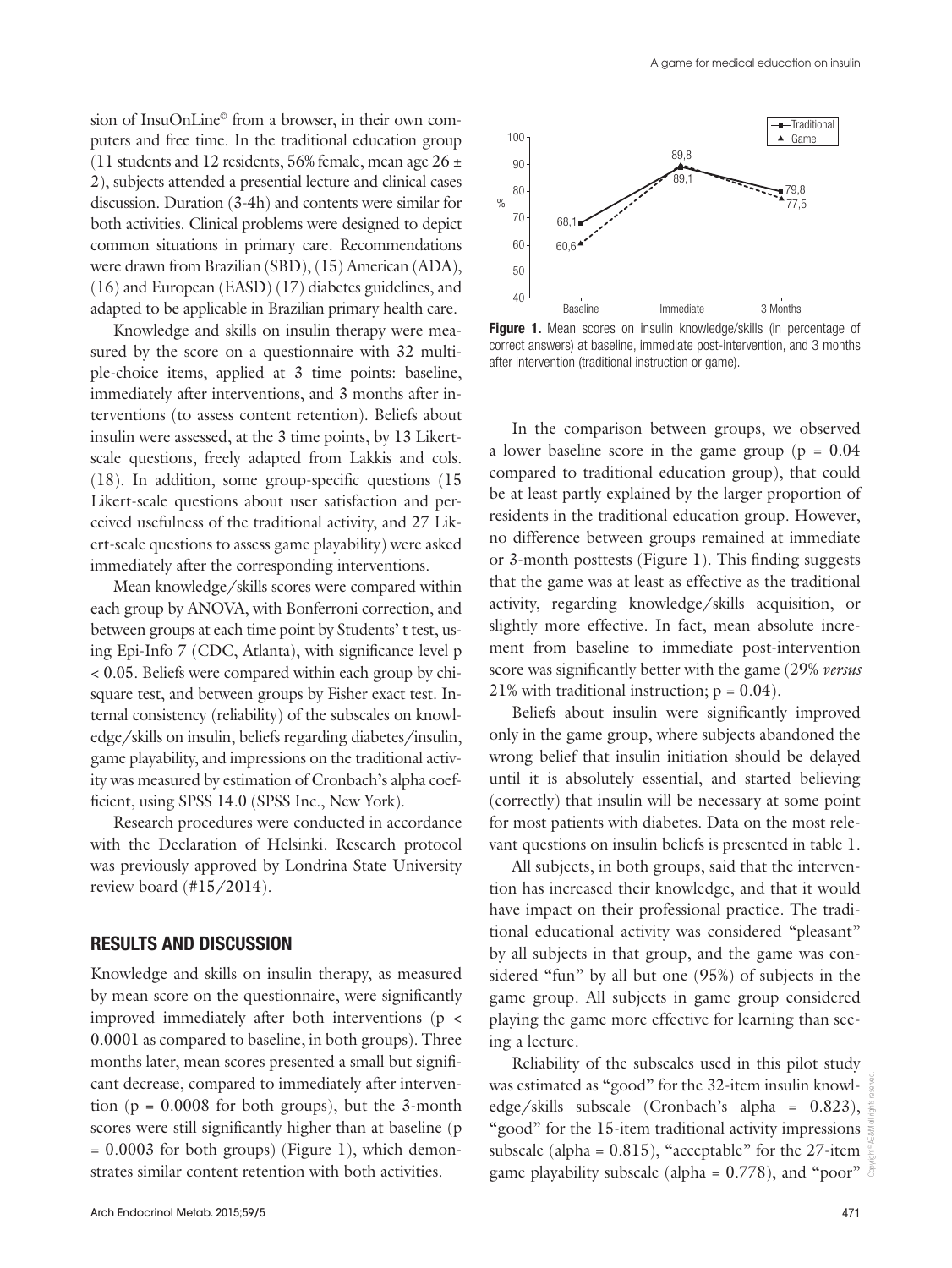| $\alpha$ aabaabhan mitor vormono (a'aanaonan moa'ababhi or garno)                                                                                             | <b>Baseline</b><br>(% agree) | <b>Immediate</b><br>$%$ agree) | <b>3 Months</b><br>$%$ agree) |
|---------------------------------------------------------------------------------------------------------------------------------------------------------------|------------------------------|--------------------------------|-------------------------------|
| I prefer to delay the<br>initiation of insulin until it is                                                                                                    |                              |                                |                               |
| absolutely essential<br>Traditional<br>Game                                                                                                                   | 48<br>78                     | 18<br>44                       | 43<br>$6^{*+}$                |
| I believe that insulin therapy<br>should be initiated by an<br>endocrinologist                                                                                |                              |                                |                               |
| Traditional<br>Game                                                                                                                                           | 4<br>$33*$                   | 0<br>$\Omega$                  | 4<br>6                        |
| I believe that the initiation<br>of insulin therapy is one of<br>the most difficult aspects of<br>managing diabetes                                           |                              |                                |                               |
| Traditional                                                                                                                                                   | 70                           | 73                             | 87                            |
| Game                                                                                                                                                          | 83                           | 83                             | 94                            |
| I believe that most patients<br>with type 2 diabetes will<br>eventually need insulin,<br>regardless of their<br>adherence to treatment<br>Traditional<br>Game | 56<br>39                     | 91<br>$100^{+}$                | 65<br>78                      |
| I believe that for most<br>patients, the benefits of<br>insulin therapy outweigh the<br>risks<br>Traditional                                                  | 70                           | 95                             | 96                            |
| Game                                                                                                                                                          | 94                           | 94                             | 100                           |
| I believe that most patients<br>would benefit from insulin<br>therapy prior to developing<br>diabetes complications                                           |                              |                                |                               |
| Traditional<br>Game                                                                                                                                           | 74<br>83                     | 91<br>100                      | 91<br>100                     |
| I believe that for most<br>patients, training on the<br>proper usage of insulin is<br>not complicated                                                         |                              |                                |                               |
| Traditional<br>Game                                                                                                                                           | 9<br>28                      | 18<br>$61*$                    | 30<br>56                      |

Table 1. Insulin beliefs at baseline, immediately after, and 3 months after educational interventions (traditional instruction or game)

 $*$  p < 0.05 compared to traditional instruction.  $*$  p < 0.05 compared to baseline.

for the 13-item beliefs subscale (alpha =  $0.280$ ). Aiming to refine those instruments for a further randomized controlled trial, we found that deleting the worst items would generate shorter and improved subscales, with internal consistency considered "good" for a new 20-item knowledge/skills subscale (alpha = 0.839), "good" for a new 10-item traditional activity impressions subscale (alpha =  $0.862$ ), and "good" for a new 16-item playability subscale (alpha = 0.871). Beliefs subscale reliability was not much improved by the deleting worst items (maximum alpha = 0.517 with 6 items), but the authors preferred keeping those questions anyway, because they evaluate personal opinions on insulin, deemed relevant, and because those questions were very alike the ones used in previous studies on PCPs beliefs (3,18), allowing comparison. In fact, despite the difference of subjects characteristics (the surveys from Middle East (18) and United States (3) were made with primary care physicians), insulin beliefs of our subjects at baseline were strikingly similar to those two other studies, except that insulin initiation was more often considered difficult in our study.

# CONCLUSIONS

This is the first report on the effectiveness of a digital game for medical education on insulin therapy. Our preliminary results suggest that a well-designed game can be at least as effective as traditional instruction to improve knowledge, skills and beliefs on insulin. Games also present other advantages, such as easy dissemination, customizable content, and flexibility of use, that make them excellent tools for large-scale continuing medical education. In order to evaluate InsuOnLine© actual effectiveness, an adequately powered randomized controlled trial with PCPs, using refined questionnaires, is already in progress. We hope our game can contribute to reduce clinical inertia and improve quality of care for patients with diabetes worldwide.

Disclosure: The authors LAD and PAG are co-owners of the game described in this study. The other authors have no potential conflicts of interest relevant to this article.

### **REFERENCES**

- 1. DeWitt DE, Hirsch IB. Outpatient insulin therapy in type 1 and type 2 diabetes mellitus. JAMA. 2003;289:2254-64.
- 2. Rubin D, Moshang J, Jabbour S. Diabetes knowledge: are resident physicians and nurses adequately prepared to manage diabetes? Endocr Pract. 2006;12:17-21.
- 3. Hayes RP, Fitzgerald JT, Jacober SJ. Primary care physician beliefs about insulin initiation in patients with type 2 diabetes. Int J Clin Pract. 2008;62:860-8.
- 4. Peyrot M, Rubin RR, Lauritzen T, Skovlund SE, Snoek FJ, Matthews DR, et al.; on behalf of the International DAWN Advisory Panel. Resistance to insulin therapy among patients and providers: results of the cross-national Diabetes Attitudes, Wishes, and Needs (DAWN) study. Diabetes Care. 2005;28:2673-9.
- 5. Riddle MC. The underuse of insulin therapy in North America. Diabetes Metab Res Rev. 2002;18:S42-9.
- 6. Peyrot M, Rubin RR, Khunti K. Addressing barriers to initiation of insulin in patients with type 2 diabetes. Prim Care Diabetes. 2010;4(Suppl.1):S11-8.

Copyright© AE&M all rights reserved.